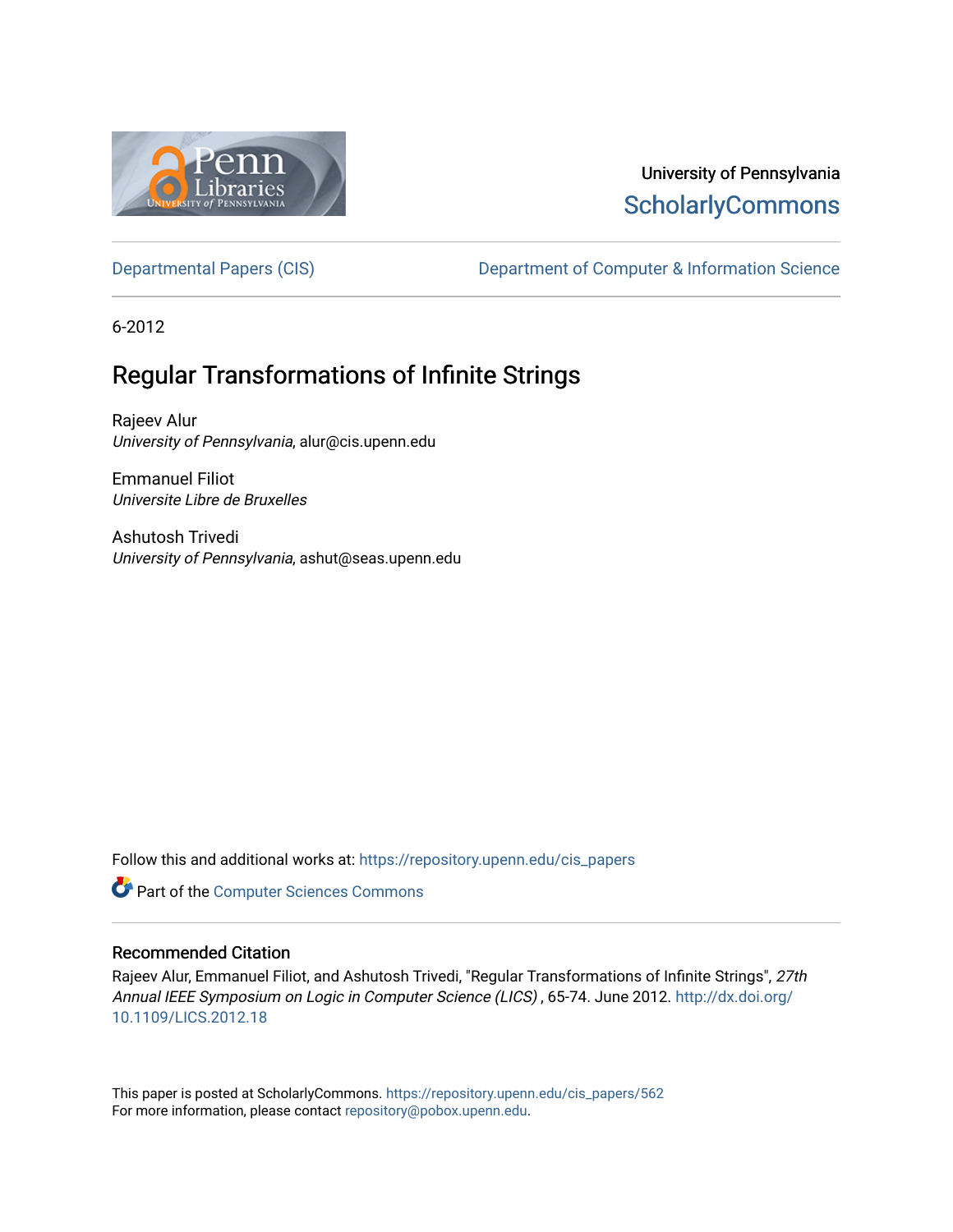## Regular Transformations of Infinite Strings

## Abstract

The theory of regular transformations of finite strings is quite mature with appealing properties. This class can be equivalently defined using both logic (Monadic second-order logic) and finite-state machines (two-way transducers, and more recently, streaming string transducers); is closed under operations such as sequential composition and regular choice; and problems such as functional equivalence and type checking, are decidable for this class. In this paper, we initiate a study of transformations of infinite strings. The MSO-based definition for regular string transformations generalizes naturally to infinite strings. We define an equivalent generalization of the machine model of streaming string transducers to infinite strings. A streaming string transducer is a deterministic machine that makes a single pass over the input string, and computes the output fragments using a finite set of string variables that are updated in a copyless manner at each step. We show how Muller acceptance condition for automata over infinite strings can be generalized to associate an infinite output string with an infinite execution. The proof that our model captures all MSO-definable transformations uses two-way transducers. Unlike the case of finite strings, MSO-equivalent definition of two-way transducers over infinite strings needs to make decisions based on omegaregular look-ahead. Simulating this look-ahead using multiple variables with copyless updates, is the main technical challenge in our constructions. Finally, we show that type checking and functional equivalence are decidable for MSO-definable transformations of infinite strings. Index Terms—Streaming string transducers, monadic second-order logic, ω-regular transformations, two-way transducers.

## **Disciplines**

Computer Sciences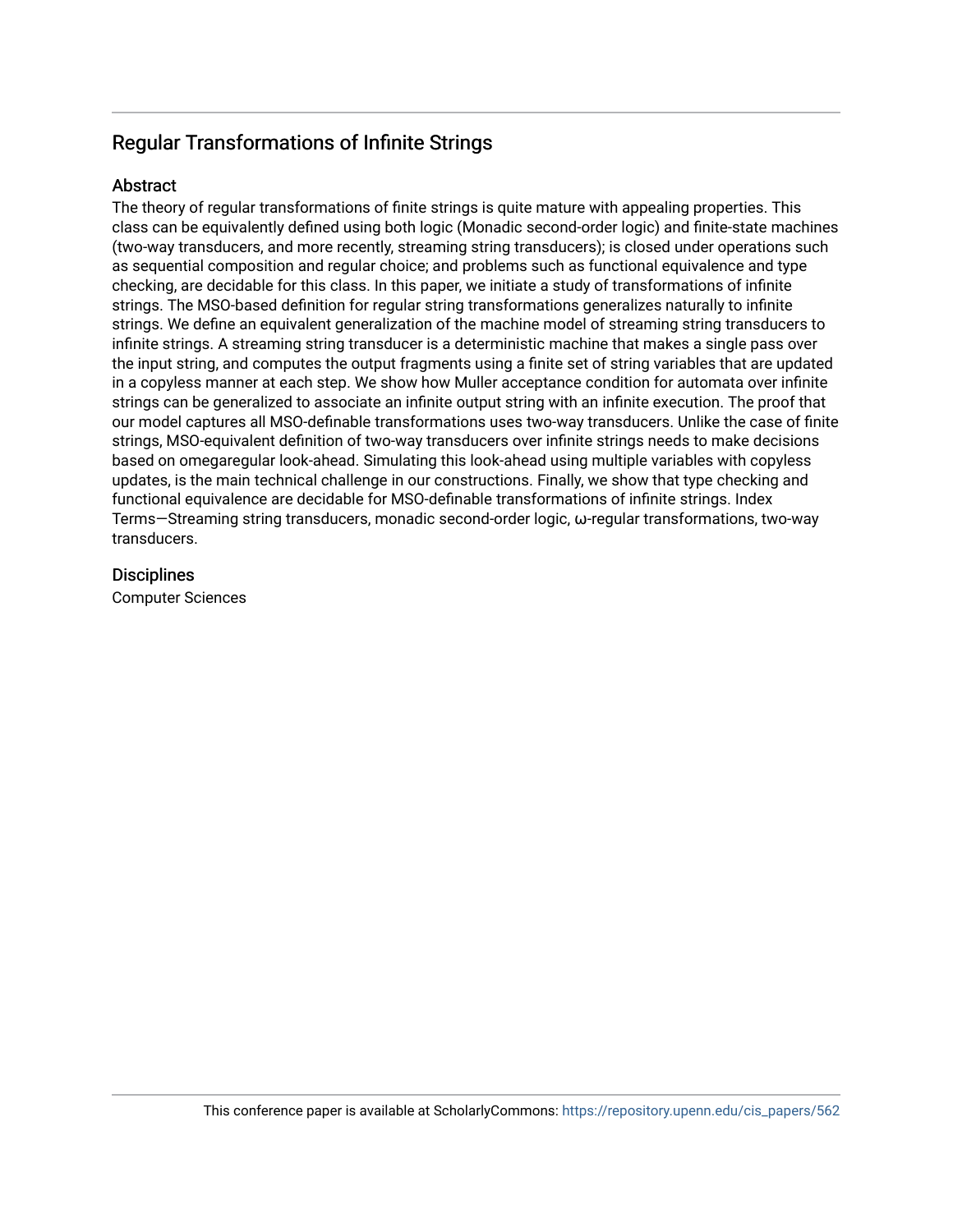# Regular Transformations of Infinite Strings

Rajeev Alur Dept. of Computer and Info. Science University of Pennsylvania Philadelphia, USA Emmanuel Filiot Charge de recherches du F.R.S.-FNRS. ´ CS Dept., Universite Libre de Bruxelles ´ CP212, Bvd du Triomphe, 1050 Brussels, Belgium Ashutosh Trivedi Dept. of Computer and Info. Science University of Pennsylvania Philadelphia, USA

*Abstract***—The theory of regular transformations of finite strings is quite mature with appealing properties. This class can be equivalently defined using both logic (Monadic secondorder logic) and finite-state machines (two-way transducers, and more recently, streaming string transducers); is closed under operations such as sequential composition and regular choice; and problems such as functional equivalence and type checking, are decidable for this class. In this paper, we initiate a study of transformations of infinite strings. The MSO-based definition for regular string transformations generalizes naturally to infinite strings. We define an equivalent generalization of the machine model of streaming string transducers to infinite strings. A streaming string transducer is a deterministic machine that makes a single pass over the input string, and computes the output fragments using a finite set of string variables that are updated in a copyless manner at each step. We show how Muller acceptance condition for automata over infinite strings can be generalized to associate an infinite output string with an infinite execution. The proof that our model captures all MSO-definable transformations uses two-way transducers. Unlike the case of finite strings, MSO-equivalent definition of two-way transducers over infinite strings needs to make decisions based on omegaregular look-ahead. Simulating this look-ahead using multiple variables with copyless updates, is the main technical challenge in our constructions. Finally, we show that type checking and functional equivalence are decidable for MSO-definable transformations of infinite strings.**

*Index Terms***—Streaming string transducers, monadic secondorder logic, ω-regular transformations, two-way transducers.** 

#### I. INTRODUCTION

The fundamental theorem of Büchi-Elgot-Trakhtenbrot [1], [2], [3] first established the connection between mathematical logic and automata theory by showing that the deterministic finite state automata accept the same class of languages as monadic second order logic (MSO) interpreted over finite strings. This connection, while providing new tools to solve problems in logic, revolutionized the field of automata theory as Büchi [4] initiated the study of finite automata over infinite strings in search for an analogous connection for MSO interpreted over infinite strings. As a result a number of equally expressive finite state automata over infinite strings, e.g. nondeterministic Büchi automata and deterministic Muller automata [5], were identified characterizing the class of *regular* languages of infinite strings. Since then, MSO equivalence has become a synonym for regularity as the connection between automata and MSO has been extended for languages over different structures such as trees and partial orders.

Courcelle [6] introduced *MSO transducers* by proposing a

novel way to use MSO interpreted over graphs to specify graph transformations. MSO transducers work by introducing a fixed number of copies of the vertices of the input graph; and the domain, the labels and the edges of the output graph are defined by MSO formulas with zero, one or two free variables, respectively, interpreted over the input graph. MSO transducers, when restricted appropriately to string-graphs, can be used to specify transformations (functions) of both finite and infinite strings. Engelfriet and Hoogeboom [7] studied such transformations of finite strings, and showed the existence of a finite state model—two-way finite-state transducers implementing the same class of transformations. In this paper we explore finite state transducer models equivalent to MSO definable transformations of infinite strings.

#### *A. Theory of Regular Transformations of Finite Strings*

Classical (deterministic) finite-state transducers, e.g. Mealy machines or generalized sequential machines, extend deterministic finite-state automata as they process the input string in a single pass from left-to-right, and at each step they read the input letter and append zero or more symbols to the output tape. An input string, like in finite-state automata, is accepted if the final state is an accepting state, and the corresponding output string is equal to the contents of the output tape.

One-way transducers, however simple in definition, are less expressive than MSO transducers on finite strings as they can not express certain MSO definable transformations, for instance, *reversing* a string (i.e.,  $a_1 a_2 \ldots a_n \mapsto a_n a_{n-1} \ldots a_1$ ), *swapping* two substrings (e.g.,  $\alpha \# \beta \mapsto \beta \# \alpha$ ), or involving a *regular choice* (e.g., transformation csub that replaces each occurrence of  $\alpha$  with  $\beta$  if the string contains a  $\#$ , and outputs the input string otherwise). Transformations involving regular choice can be implemented by relaxing the model to nondeterministic finite state transducers, for which the theory is quite rich [8], [9]. However, swapping or reversing is still not expressible by non-deterministic finite state transducers. Engelfriet and Hoogeboom [7] showed that the finite-state transducers when equipped with a two-way input tape have the same expressive power as MSO transducers. A crucial property of two-way finite-state transducers exploited in the proof [7] is the fact that transitions capable of *regular look-ahead* (i.e., transitions that test the whole input string against a regular property) do not increase their expressiveness. Two-way transducers can implement transformations involving reverse, swap, and regular choice. For example, reversing a string can be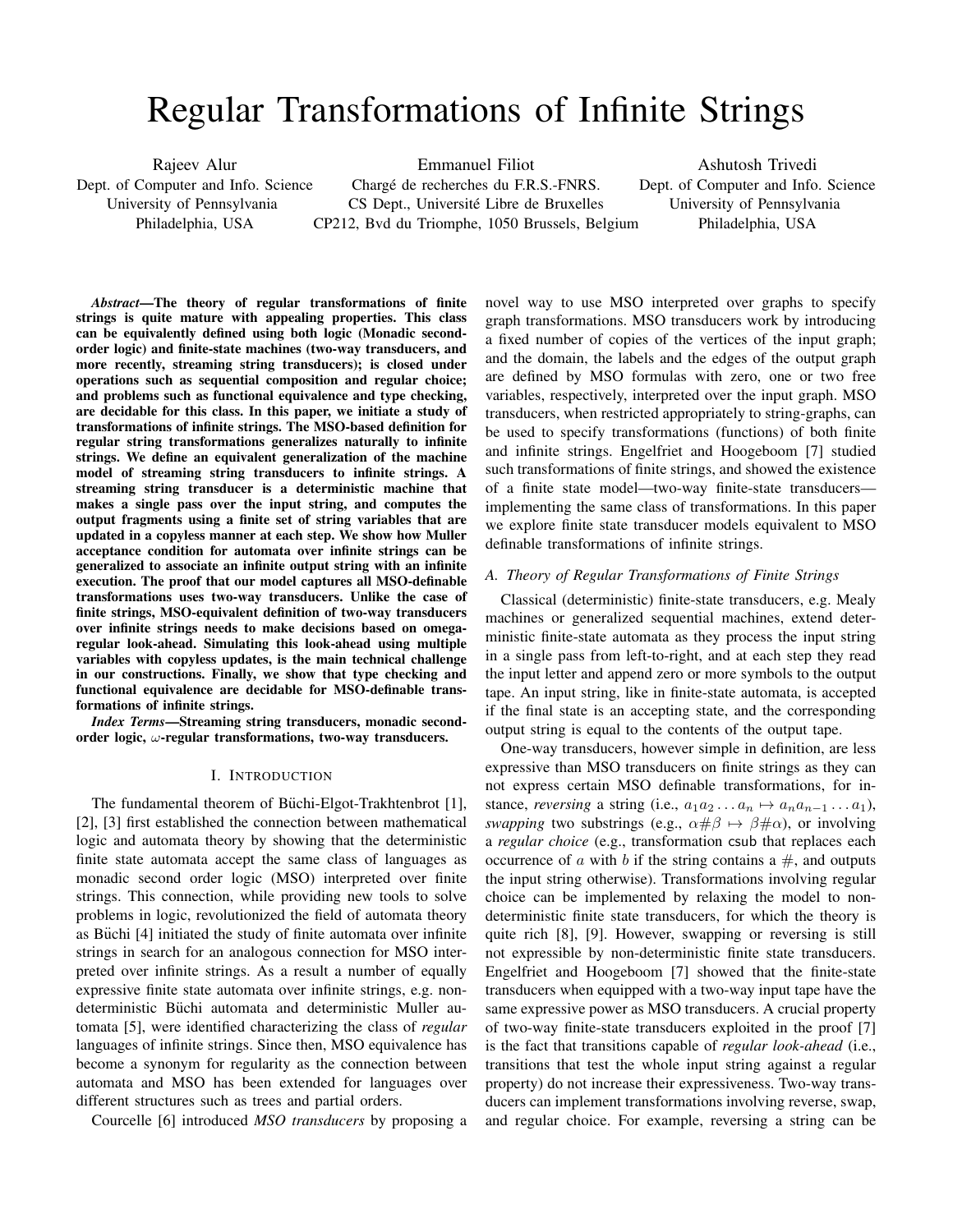

Fig. 1. SST implementing csub; Here  $c$  and  $d$  stand for all letters except  ${a, \#}$  and a, respectively. Also  $F(1) = y$  and  $F(2) = x$ .

implemented by first moving the input head to the end of the tape, and then outputting the letters sequentially in a right-toleft pass of the input tape. Also, transformation csub can be implemented by first scanning the input string for  $\#$ , and then moving the head to the first cell again to output accordingly.

Alur and Cerný  $[10]$ ,  $[11]$  recently proposed a one-way finite-state transducer model, called the *streaming string transducers* (SSTs), that manipulates a finite set of string variables to compute its output, and showed that they have same expressive power as MSO transducers. SSTs, instead of appending symbols to the output tape, concurrently update all string variables using a concatenation of string variables and output symbols in a *copyless* fashion, i.e. no variable occurs more than once in each concurrent variable update. The transformation of a string is then defined using an output (partial) function  $F$  that associates states with a copyless concatenation of string variables, s.t. if the state  $q$  is reached after reading the string and  $F(q)=xy$ , then the output string is the final valuation of  $x$  concatenated with that of  $y$ . SSTs can implement reversing, swap, and regular choice with ease. For example, reversing a string can be implemented by an SST with one state  $q$  and one variable  $x$ , such that the transition for every letter a loops back to the state with update  $x := ax$ ; and the output function maps  $q$  to  $x$ . Transformation csub can be defined by the SST in Fig. 1. The correctness of this SST follows from the observation that after reading a string, variable  $y$  contains the input string, while variable  $x$ contains the input string with occurrences of  $a$  replaced with b. Moreover, a run ends in state 2 iff the string contains a  $\#$ .

The class of regular transformations of finite strings [7] characterized by MSO transducers, two-way finite-state transducers, and SSTs is closed under operations such as sequential composition and regular choice. Moreover, both the equivalence problem (deciding the equivalence of two regular transformations) and the type checking problem (deciding whether the output strings stays in a regular language  $\hat{B}$  for the input strings from a regular language  $A$ ) are decidable (in PSPACE for SSTs [11]).

#### *B. Defining Regular Transformations of Infinite Strings*

To capture the transformations of infinite strings, natural extensions of finite-state transducers with  $\omega$ -string acceptance conditions like Büchi and Muller have been studied in past [12], [13], [14]; however they do not capture the essence of regularity as they, like their finite string counterparts, are unable to implement typical MSO-definable transformations like reversing substrings (e.g., replace the first finite  $#$ -free prefix, when it exists, by its reverse), swapping substrings, or  $\omega$ -regular choice (e.g., transformation csub that replaces every occurrence of a by b if the  $\omega$ -string contains a #).

Following the result of Engelfriet and Hoogeboom [7], in this paper we consider two-way (deterministic) finite-state transducers with Muller acceptance condition (2WST), but we find that they are not as expressive as MSO transformations of infinite strings due to the inability of 2WST to perform  $\omega$ regular look-ahead. For example, consider the transformation csub: It can easily be implemented using 2WST with  $\omega$ regular look-ahead that is used to check whether the input tape contains  $a \#$ . However, to implement the same transformation using 2WST sans  $\omega$ -regular look-ahead capability, it needs to first scan the string for  $#$ , a procedure that will not terminate for a  $#$ -free input string. On a positive note, we show that the proof of [7] can be easily generalized to show the equivalence of 2WST with  $\omega$ -regular look-around (a regular look-behind combined with an  $\omega$ -regular look-ahead) and MSO definable transformations of infinite strings (MSOT).

Even though we have identified our first finite-state model implementing regular transformations of infinite strings, it is desirable to have a, preferably one-way, finite-state model equivalent to MSOT that is closed under  $\omega$ -regular lookaround; because  $\omega$ -regular look-around is not a natural modeling feature, and moreover, one-way models usually allow for a simpler proof of decidability of the functional equivalence.

We generalize streaming string transducers to operate on infinite strings by extending them with Muller acceptance condition. To define the output corresponding to infinite runs we associate the set of infinitely occurring states, à la Muller acceptance condition, with concatenations of string variables using an output function  $F$ . For instance, if the set of infinitely occurring states is P and  $F(P) = xy$  then the output string is defined as the limit of valuations of  $x$  concatenated with valuations of  $y$  at each step of the run. The transformation csub can be implemented by the SST shown in Fig. 1 interpreted over infinite strings where the output function is defined as  $F({1}) = y$  and  $F({2}) = x$ . One needs to be cautious while defining the output function to make sure that the limit of the concatenations of string variable valuations always exists as an infinite string. As an example of an ill-formed output function consider  $F({1}) = xy$  in Fig. 1 which for the input  $a^{\omega}$  outputs bi-infinite string  $b^{\omega}a^{\omega}$ . In our definition of SSTs on infinite strings, we enforce syntactic restrictions to ensure that the output always exists as an infinite string, while capturing the full expressive power of MSOT.

#### *C. Results / Properties*

Fig. 2 shows the roadmap of our approach to prove SST=MSOT, i.e. the SSTs and MSOT have the same expressive power. After setting some preliminary results and notations in Section II, we formally introduce our models in Section III. We begin by first observing that 2WST with  $\omega$ -regular look-around (2WST<sub>la</sub>) and MSOT have the same expressiveness, and the proof of [7] can be naturally extended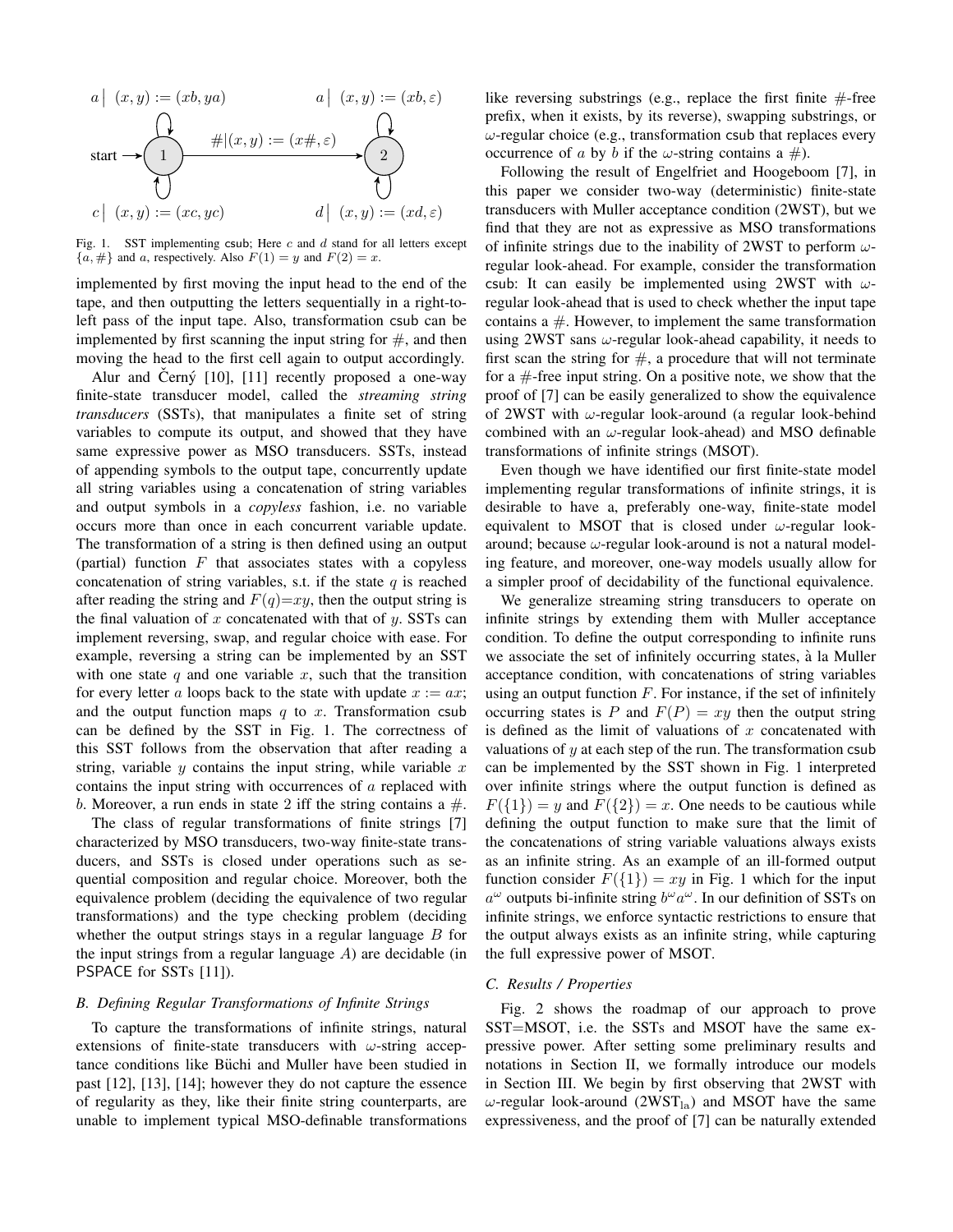

Fig. 2. Equivalent models of regular transformations

to show this fact. We exploit this result to show SST=MSOT in several steps. First, we show that every transformation implemented by a  $2WST_{1a}$  can be expressed by a (functional) non-deterministic version of SSTs with look-around  $(NSST<sub>la</sub>)$ by using a construction similar to classical construction that relates two-way to one-way finite automata. Then we show how the look-around can be captured using non-determinism and hence  $NSST<sub>la</sub> = NSST$ . We also observe that the functional non-determinism in SSTs can be removed by introducing copies in variable update in a bounded manner, reminiscent of *finite copying* restriction in [15]. The most challenging part of the proof is to show that SSTs with bounded copy can be simulated by (copyless) SSTs. In Section IV we formally state results on equivalence of SSTs with bounded-copy SSTs, functional nondeterministic SSTs, and SSTs with  $\omega$ -regular look-around. We also notice that the proof [10] of reduction from SSTs to MSO for finite strings can be extended to infinite strings in a straightforward manner. In Section V, we collect these results to prove the main result of this paper:

**Theorem 1.** *A transformation of infinite strings is* MSOT*definable if and only if it is* SST*-definable.*

We discuss, in Section VI, the equivalence and the type checking problems for SSTs, and show that they can be decided in PSPACE using natural extensions of corresponding procedures for SSTs on finite strings [11]. This result when combined with Theorem 1 yields the following key result.

**Theorem 2.** *Equivalence and type-checking problems for* MSOT *are decidable.*

For the lack of space proofs are either sketched or omitted; full proofs can be found in the technical report [16].

#### II. PRELIMINARIES

An alphabet  $\Sigma$  is a finite set of letters. A finite string (resp.  $ω$ -string) over Σ is defined as a finite sequence (resp.  $ω$ sequence) of letters from  $\Sigma$ . We denote by  $\varepsilon$  the empty string. We write  $\Sigma^*$  and  $\Sigma^{\omega}$  for the set of finite and  $\omega$ -strings over Σ. We write  $\Sigma^∞$  for  $\Sigma^* ∪ \Sigma^ω$ .

For a string  $s \in \Sigma^{\infty}$  we write |s| for its length; note that for an  $\omega$ -string s we have that  $|s| = \infty$ . For a string  $s \in \Sigma^{\infty}$ and for all  $0 \le i \le |s|$  we write  $s[i]$  for the *i*-th letter of the string s. For two  $\omega$ -strings  $s, s' \in \Sigma^{\omega}$  we define their distance  $d(s, s')$  as  $2^{-j}$  where  $j = \min\{k : s[k] \neq s'[k]\}.$ We say that the string  $s \in \Sigma^{\omega}$  is the limit of the sequence of  $\omega$ -strings  $s_1, s_2, \ldots$  s.t.  $s_i \in \Sigma^{\omega}$  if for every  $\varepsilon > 0$  there exists an index  $N_{\varepsilon} \in \mathbb{N}$  such that for all  $i \geq N_{\varepsilon}$  we have that  $d(s, s_i) \leq \varepsilon$ . Such limit, when exists, is unique, and we write  $s = \lim_{i \to \infty} s_i$ . For instance,  $a^{\omega} = \lim_{i \to \infty} a^i b^{\omega}$ , while the limit of the sequence  $a^{\omega}$ ,  $ba^{\omega}$ ,  $a^{\omega}$ ,  $ba^{\omega}$ ,... is undefined.

For sets A and B, we write  $[A \rightarrow B]$  for the set of functions  $F: A \rightarrow B$ , and  $[A \rightarrow B]$  for the set of partial functions F:  $A \rightharpoonup B$ . For a partial function  $F : A \rightharpoonup B$  we write  $dom(F)$ for its domain. Given a tuple of sets  $\langle A_i \rangle_{i=1}^n$  we define the *i*-th projection operator  $\pi_i$  :  $A_1 \times A_2 \times \cdots \times A_i \times \cdots \times A_n \rightarrow A_i$ for each  $1 \leq i \leq n$  as  $\pi_i(a_1, a_2, \ldots, a_i, \ldots, a_n) = a_i$ .

#### *A. Monadic Second-Order Logic on Graphs*

A  $\Sigma$ -labeled graph is a tuple  $G = (N, E, L)$  where N is a countable set of nodes,  $E \subseteq N \times N$  is a set of edges, and  $L : N \to \Sigma$  is a node-labeling function. Let  $GR(\Sigma)$  be the set of all Σ-labeled graphs.

Regular properties of  $\Sigma$ -labeled graphs can be formalized by monadic second order logic denoted by  $MSO(\Sigma)$ . The formulas of MSO( $\Sigma$ ) have first-order variables  $x, y, \ldots$  ranging over nodes and second-order variables  $X, Y, Z, \ldots$  ranging over sets of nodes of  $\Sigma$ -labeled graphs. A formula is built up from *atomic formulas* of the form

$$
x = y, x \in X, L_a(x), \text{ and } E(x, y)
$$

where formula  $L_a(x)$  states that node x has the label  $a \in \Sigma$ , while the formula  $E(x, y)$  states that there is an edge from x to y. Atomic formulas are connected with *propositional connectives* ¬, ∧, ∨, →, and *quantifiers* ∀ and ∃ that range over both node variables and node-set variables. We say that a variable is *free* in a formula if it does not occur in the scope of some quantifier. We write  $\phi(x_1, x_2, \ldots, x_k)$  to denote that at most the variables  $x_1, \ldots, x_k$  occur free in  $\phi$ . For a graph G and for valuations  $n_1, n_2, \ldots, n_k$  (where  $n_i \in N$  if  $x_i$  is firstorder, and  $n_i \subseteq N$  if  $x_i$  is second-order) we say that graph G with valuation  $\nu = (n_1, n_2, \ldots, n_k)$  satisfies the formula  $\phi(x_1, x_2, \ldots, x_k)$  and we write  $(G, \nu) \models \phi(x_1, x_2, \ldots, x_k)$ or  $G = \phi(n_1, n_2, \ldots, n_k)$  if formula  $\phi$  with  $n_i$  as the interpretations of  $x_i$  satisfies in graph  $G$ .

#### *B.* 𝜔*-Regular Languages*

A language (resp.  $\omega$ -language)  $L$  over an alphabet  $\Sigma$  is defined as a set of finite strings (resp.  $\omega$ -strings). A string  $s \in$  $\Sigma^{\infty}$  can be represented by its node-graph  $\mathcal{G}(s) = (N_s, E_s, L_s)$ where  $N_s = \{i : \mathbb{N} \ni i < |s|\}, E_s = \{(i, i+1) : \mathbb{N} \ni i < |s|\}$ and  $L_s(i) = s[i]$  for all  $i \leq |s|$ . We also say that a graph  $G \in \text{GR}(\Sigma)$  is a *string graph* if there is a string  $s \in \Sigma^{\infty}$  such that G is isomorphic to  $\mathcal{G}(s)$ . MSO formulas over finite and  $\omega$ -string graphs characterize languages of finite strings and  $\omega$ strings, respectively. We call such languages MSO-definable.

A language of finite strings is called *regular* if there is a deterministic finite state automata that accepts it, or equivalently [1] if it is MSO-definable. Muller automata, formally defined below, are finite state models accepting  $\omega$ -languages.

**Definition 1** (Muller Automata)**.** *A Muller automaton is a tuple*  $A = (Q, q_0, \Sigma, \delta, F)$  *where*  $Q$  *is a finite set of states,*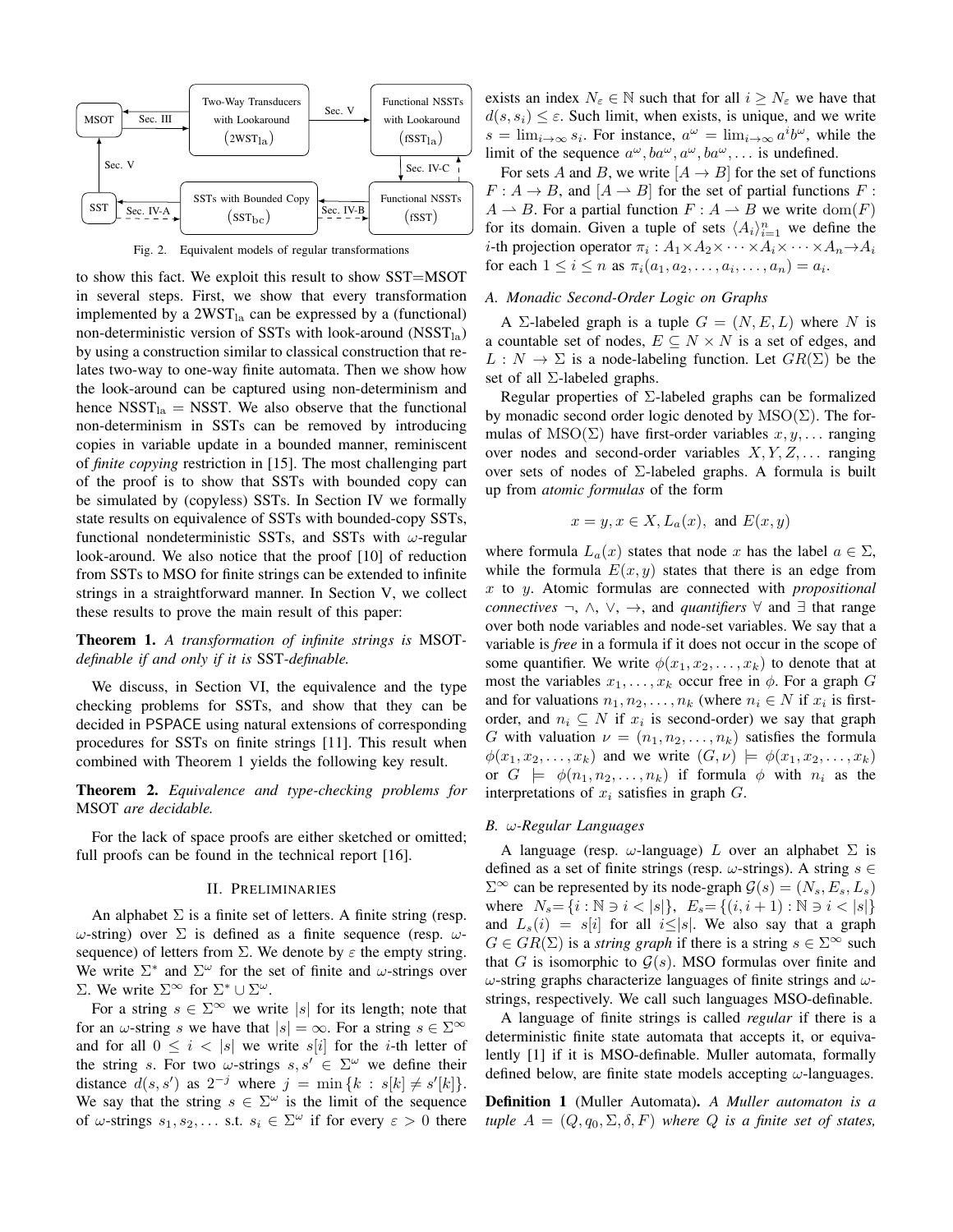

Fig. 3. The result of MSO transformation  $f_1$  on the string  $abbb#ba \# a^{\omega}$ .

 $q_0 \in Q$  *is the initial state,*  $\Sigma$  *is an input alphabet,*  $\delta : Q \times \Sigma \rightarrow$ *Q* is a transition function, and  $F \subseteq 2^Q$  are the accepting sets.

For states  $q, q' \in Q$  and letter  $a \in \Sigma$  we say that  $(q, a, q')$ is a transition of a Muller automaton A if  $\delta(q, a) = q'$ and we write  $q \stackrel{a}{\rightarrow} q'$ . A finite run of A over a finite string  $a_1 a_2 \ldots a_n \in \Sigma^*$  is a finite sequence of transitions  $\langle (q_0, a_1, q_1), (q_1, a_2, q_2), \ldots, (q_{n-1}, a_n, q_n) \rangle \in (Q \times A \times Q)^*$ starting from the initial state  $q_0$  and we represent such runs as  $q_0 \xrightarrow{a_1} q_1 \xrightarrow{a_2} q_2 \cdots q_n$ . Infinite runs are similarly defined as infinite sequences of transitions. For a run  $r$  of  $A$  we define its size  $|r| \in \mathbb{N}$  to be equal to its number of transitions. For an infinite run r, we denote by  $\Omega(r)$  the set of states that occur infinitely often in r. An  $\omega$ -string w is accepted by a Muller automaton A if the run r of A on w is such that  $\Omega(r) \in F$ .

The classical results of Büchi [4] and McNaughton [5] extend the notion of regular languages from finite strings to  $\omega$ strings by showing that an  $\omega$ -language is accepted by a Muller automaton if and only if it is MSO-definable.

#### III. REGULAR TRANSFORMATIONS

An  $\omega$ -transformation from an input alphabet  $\Sigma$  to an output alphabet Γ is a partial function in  $[\Sigma^{\omega} \to \Gamma^{\omega}]$ . Transformations of finite strings are special cases of transformations of  $\omega$ strings with an appropriate padding of the strings by a special letter ⊥. We use the following example in our illustrations.

**Example 1** (Copy and Reverse). Let  $\Sigma = \{a, b, \# \}$ . The  $\omega$ *transformation*  $f_1 : \Sigma^\omega \to \Sigma^\omega$  *is such that it replaces any maximal*  $#$ *-free finite string*  $u$  *by*  $\overline{u}u$ *, where*  $\overline{u}$  *is the reverse of*  $u$ *. Moreover*  $f_1$  *is defined only for strings in*  $\Sigma^*{a,b}^\omega$ *. Formally, for all*  $w = u_1 \# u_2 \# \dots u_n \# v$  *such that*  $u_i \in \{a, b\}^*$ *and*  $v \in \{a, b\}^{\omega}$ , we have that  $f_1(w) = \overline{u_1} u_1 \# \dots \# \overline{u_n} u_n \# v$ .

In this section we introduce three transducers implementing  $\omega$ -transformations with equal expressive power: MSO transducers, two-way transducers with  $\omega$ -regular look-around, and streaming  $\omega$ -string transducers.

#### *A. MSO Transducers*

Courcelle [6] initiated the study of graph transformations  $R \subseteq \text{GR}(\Sigma) \times \text{GR}(\Gamma)$  using monadic second-order logic. The main idea is to define a transformation  $(G, G') \in R$  by defining the graph  $G'$  using a finite number of copies of  $G$ . The existence of nodes, edges, and node-labels in  $G'$  is then given as MSO(Σ) formulas. Formally, an *MSO graph transducer* is a tuple  $T = (\Sigma, \Gamma, \phi_{\text{dom}}, C, \phi_{\text{nodes}}, \phi_{\text{edges}})$  where:

- <sup>∙</sup> Σ and Γ are finite sets of input and output alphabets;
- $\phi_{\text{dom}}$  is a closed MSO( $\Sigma$ ) formula characterizing the domain of the transformation;
- $C = \{1, 2, \ldots, n\}$  is a finite index set;
- $\phi_{\text{nodes}} = \{ \phi_{\gamma}^c(x) : c \in C \text{ and } \gamma \in \Gamma \}$  is a finite set of  $MSO(\Sigma)$  formulas with a free node variable x;
- $\phi_{\text{edges}} = \{ \phi^{c,d}(x, y) : c, d \in C \}$  is a finite set of  $\text{MSO}(\Sigma)$ formulas with two free node variables  $x$  and  $y$ .

The graph transformation  $\llbracket T \rrbracket$  defined by T is as follows. A graph  $G=(V, E, L) \in \text{GR}(\Sigma)$  is in the domain of  $[[T]]$  if  $G \models \phi_{\text{dom}}$  and the output is the graph  $G' = (V', E', T')$  s.t.

- $V'$  is the set of nodes  $v^c$  such that  $v \in V$ ,  $c \in C$  and there is a unique  $\gamma \in \Gamma$  such that  $G \models \phi_{\gamma}^c(v)$ ; notice that a node  $v^c$  is absent if  $G \models \neg \phi^c(v)$  where  $\phi^c(v) \stackrel{\text{def}}{=} \vee_{\gamma \in \Gamma} \phi^c_{\gamma}(v)$ ;
- $E' \subseteq V' \times V'$  is the set of edges such that for  $v, u \in V$  and  $c, d \in C$  we have that  $(v^c, u^d) \in E'$  if  $G \models \phi^{c,d}(v, u)$ ;
- $L' : V' \to \Gamma$  is such that  $L'(v^c) = \gamma$  if  $G \models \phi_{\gamma}^c(v)$ .

Note that the output is unique and therefore MSO transducers implement functions. An MSO string transducer is an MSO graph transducer such that its domain is restricted to string graphs, and the output is also a string graph. We write MSOT for the set of MSO-definable  $\omega$ -transformations.

**Example 2.** *Let us consider the following MSO formulas with their intuitive meaning:*  $\phi_{\#<\infty}$  *(holds in any string graph that contains finitely many*  $#$ ), reach $#(x)$  *(holds if from x one can reach a node labeled*  $#$ *),* first $(x)$  *(holds if*  $x$  *is first position of the string) and*  $path(x, y)$  *(holds if there is a path from x to y*). Transformation  $f_1$  *from Example 1 is implemented (see Fig.3) by* MSOT  $T = (\Sigma, \Gamma, \phi_{\text{dom}}, C, \phi_{\text{nodes}}, \phi_{\text{edges}})$  *where:* 

- $\Sigma = \Gamma = \{a, b, \# \}, C = \{1, 2\}, and$
- $\phi_{\text{dom}} = \phi_{\# \lt \infty}$
- $\phi_{\gamma}^{1}(x) = L_{\gamma}(x) \wedge \neg L_{\#}(x) \wedge \text{reach}_{\#}(x)$
- $\phi_{\gamma}^2(x) = L_{\gamma}(x)$
- $\phi^{1,1}(x,y) = \phi^1(x) \wedge \phi^1(y) \wedge E(y,x)$
- $\phi^{2,2}(x,y) = E(x,y) \wedge (\neg L_{\#}(x) \vee (L_{\#}(x) \wedge \neg \text{reach}_{\#}(x)))$
- $\phi^{1,2}(x,y)=(x=y)\wedge \phi^1(x)\wedge (\text{first}(x)\vee \exists z(L_{\#}(z)\wedge E(z,x)))$
- $\phi^{2,1}(x,y) = \phi^1(y) \wedge L_{\#}(x) \wedge \text{reach}_{\#}(x) \wedge (\exists z(E(y,z) \wedge$  $L_{\#}(z))$ )  $\wedge (\forall z ((path(x, z) \land path(z, y)) \rightarrow \neg L_{\#}(z)))$

We say that an  $\omega$ -string transformation is *regular* iff it can be implemented by an MSO string transducer. We next present a two-way finite state machine model of  $\omega$ -transformations, and show that it can express all regular  $\omega$ -transformations.

#### B. Two-Way ω-string Transducers with Regular Look-Around

A tuple  $A = (Q_A, \Sigma, \Delta_A, \mathcal{F}_A)$  is a *look-ahead automaton* if for all  $p \in Q_A$ ,  $(Q_A, p, \Sigma, \Delta_A, \mathcal{F}_A)$  is a Muller automaton (we write  $L(A, p)$  for its recognized language). We say that a tuple  $B = (Q_B, \Sigma, \Delta_B, F_B)$  is a *look-behind automaton* if for all  $p \in Q_B$ ,  $(Q_B, p, \Sigma, \Delta_B, F_B)$  is a deterministic finite automaton (we write  $L(B, p)$  for its recognized language).

We consider 2-way  $\omega$ -string transducers with regular lookaround (with both look-ahead and look-behind capabilities);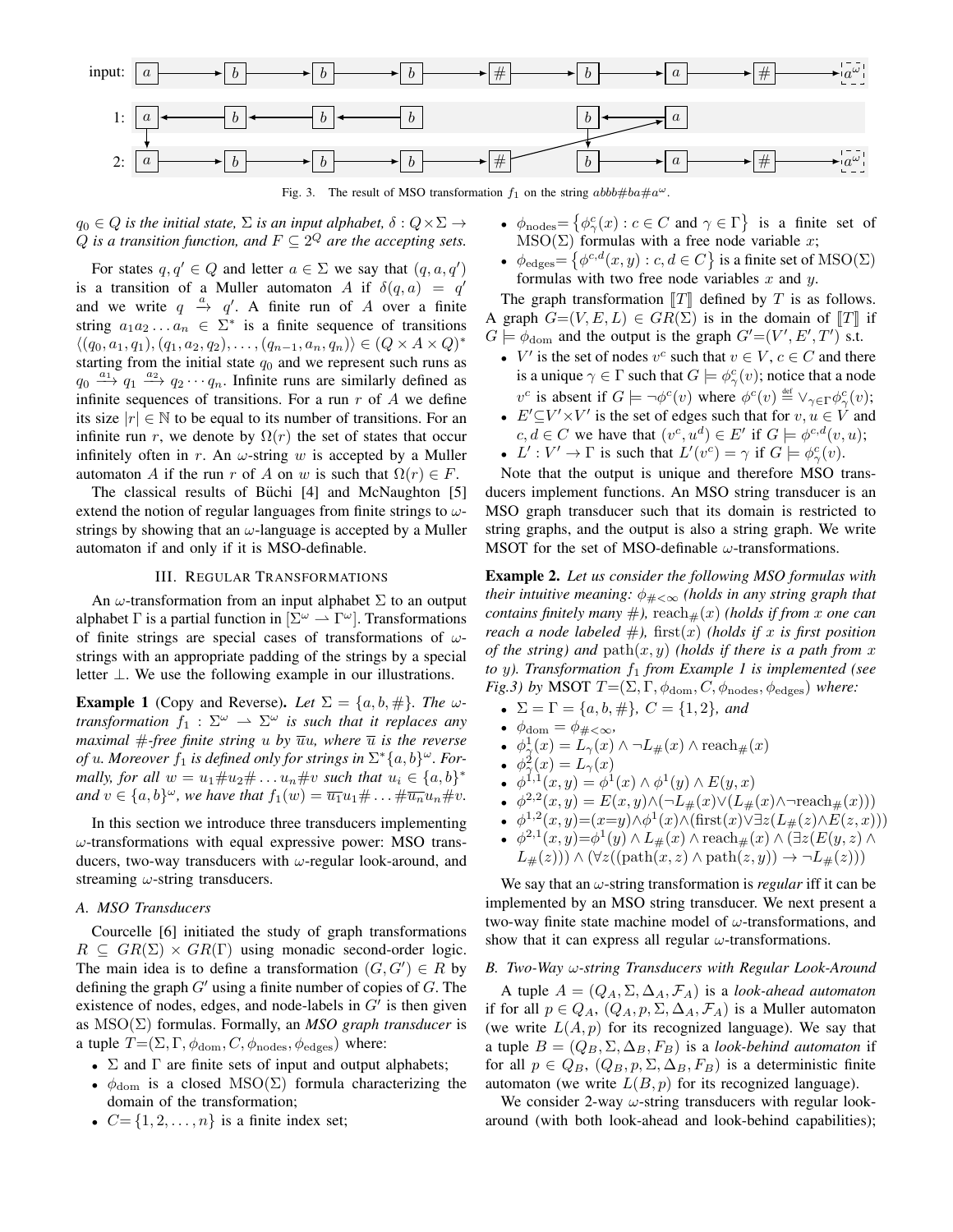however we note that the look-behind feature is introduced for technical convenience, and is not crucial for MSO-equivalence.

**Definition 2.** *A 2-way* ω-string transducer with look-around  $(2WST<sub>la</sub>)$  *is a pair*  $(T, A, B)$  *where* A *and* B *are look-ahead and look-behind automata, resp., and*  $T = (\Sigma, \Gamma, Q, q_0, \delta, F)$ *is a tuple s.t.* Σ *and* Γ *are finite sets of input and output alphabets,*  $Q$  *is a finite set of states,*  $q_0 \in Q$  *is an initial state,*  $\delta: Q \times Q_B \times \Sigma \times Q_A \rightarrow Q \times \Gamma \times \{-1, 0, +1\}$  *is a transition function, and*  $F \subseteq 2^S$  *is a Muller acceptance condition.* 

A 2-way transducer stores the input string on a two-way tape and hence can read each index of input string multiple times. A configuration of a 2-way transducer is thus the tuple  $(q, i) \in Q \times \mathbb{N}$  where q is the state of the 2WST, and i is the current position on the input tape. We assume that  $2WST<sub>la</sub>$ are *deterministic* i.e. for every string  $s \in \Sigma^{\omega}$  and every input position  $i \leq |s|$ , there is exactly one state  $p \in Q_A$  and one state  $r \in Q_B$  such that  $s(i)s(i+1)... \in L(A, p)$  and  $s(0)s(1)... s(i-1) \in L(B,r).$ 

Let  $s \in \Sigma^{\omega}$  be an input string. If the current configuration is  $(q, i)$  and  $\delta(q, r, s(i), p) = (q', z, d)$  is a transition, such that the string  $s(i)s(i+1)... \in L(A,p)$  and  $s(0)s(1)...s(i-1) \in$  $L(B,r)$ , then 2WST<sub>la</sub> writes  $z \in \Gamma$  on the output tape and updates its configuration to  $(q', i + d)$  where d specify the direction of the movement of input pointer, such that  $d \in$  $\{-1, 0, +1\}$  if  $i > 0$  and  $d \in \{0, +1\}$  if  $i = 0$ . We denote such a transition as  $(q, i) \xrightarrow{r, s(i), p \mid z} (q', i + d)$ . The run of a 2WST  $T$  on an input string  $s$  is the sequence of transitions  $\text{run}(s) = (q_0, i_0 = 0) \xrightarrow{r_1, s(i_0), p_1 \mid z_1} (q_1, i_1) \xrightarrow{r_2, s(i_1), p_2 \mid z_2} \cdots$ The output out(*r*) of such a run *r* is defined as  $z_1z_2 \ldots$ 

We say that the run  $r$  reads the whole string  $s$  if  $\sup \{i_n : 0 \leq n < |r|\} = \infty$ . The output  $T(s)$  of a string s is defined only when  $\Omega(\text{run}(s)) \in F$  and  $\text{run}(s)$  reads the whole string s, and it is equal to  $\text{out}(\text{run}(s))$ . Without the latter requirement, transductions that are not regular could be defined: e.g. the transduction that maps any  $\omega$ -string  $u \# v$  such that  $\#$  occurs only once, to  $u^{\omega}$ .

We say that a look-ahead (look-behind) automaton is *blind* if for every starting state  $p \in Q_A$  ( $r \in Q_B$ ) we have that  $L(A, p) = \Sigma^{\omega}$  ( $L(B, r) = \Sigma^*$ ). A two-way  $\omega$ -string transducer 2WST (without a look-around) is defined as a  $2WST<sub>la</sub>$ with a blind look-ahead and look-behind. As mentioned in Introduction,  $2WST<sub>la</sub>$  are strictly more expressive than 2WST.

The following result can be easily extended from the results in [7] for the transducers over finite strings and classical results of Büchi  $[4]$  and McNaughton  $[5]$ .

**Proposition 1** (MSOT = 2WST<sub>la</sub>). An  $\omega$ -regular transforma*tion is* MSOT-definable iff it is 2WST<sub>la</sub>-definable.

#### *C. Streaming* 𝜔*-String Transducers*

Let X be a finite set of variables and  $\Gamma$  be a finite alphabet. A substitution  $\sigma$  is defined as a mapping  $\sigma : X \to (\Gamma \cup X)^*$ . A valuation is defined as a substitution  $\sigma : X \to \Gamma^*$ . Let  $\mathcal{S}_{X,\Gamma}$  be the set of all substitutions  $[X \to (\Gamma \cup X)^*]$ . Any substitution  $\sigma$  can be extended to  $\hat{\sigma} : (\Gamma \cup X)^* \to (\Gamma \cup X)^*$ 

in a straightforward manner. The composition  $\sigma_1 \sigma_2$  of two substitutions  $\sigma_1$  and  $\sigma_2$  is defined as the standard function composition  $\hat{\sigma_1 \sigma_2}$ , i.e.  $\hat{\sigma_1 \sigma_2}(x) = \hat{\sigma_1}(\sigma_2(x))$  for all  $x \in X$ . We say that a string  $u \in (\Gamma \cup X)^*$  is *copyless* (or linear) if each  $x \in X$  occurs at most once in u. A substitution  $\sigma$  is copyless if  $\hat{\sigma}(u)$  is copyless, for all  $u \in (\Gamma \cup X)^*$ .

**Definition 3.** *A (deterministic) streaming*  $\omega$ -string transducer (SST) is a tuple  $T = (\Sigma, \Gamma, Q, q_0, \delta, X, \rho, F)$  where:

- <sup>∙</sup> Σ *and* Γ *are finite sets of input and output alphabets;*
- *Q* is a finite set of states with initial state  $q_0$ ;
- $\delta: Q \times \Sigma \rightarrow Q$  *is a transition function;*
- <sup>∙</sup> 𝑋 *is a finite set of variables;*
- $\rho : (Q \times \Sigma) \to S_{X,\Gamma}$  *is a variable update function such that*  $\rho(q, a)$  *is a copyless substitution for*  $(q, a) \in Q \times \Sigma$ *;*
- $F: 2^Q \rightharpoonup X^*$  *is an output function such that for all*  $P \in$  $dom(F)$  *the string*  $F(P)$  *is copyless of form*  $x_1 \ldots x_n$ *, and for*  $q, q' \in P$  *and*  $a \in \Sigma$  *s.t.*  $q' = \delta(q, a)$  *we have*  $- \rho(q, a)(x_i) = x_i$  *for all*  $i < n$  *and* 
	- $\rho(q, a)(x_n) = x_n u$  for some  $u \in (\Gamma \cup X)^*$ .

The concept of a run of an SST is defined in an analogous manner to that of a Muller automaton. The sequence  $\langle \sigma_{r,i} \rangle_{0 \leq i \leq |r|}$  of substitutions induced by a run  $r =$  $q_0 \xrightarrow{a_1} q_1 \xrightarrow{a_2} q_2 \dots$  is defined inductively as the following:  $\sigma_{r,i} = \sigma_{r,i-1} \rho(q_{i-1}, a_i)$  for  $0 < i \leq |r|$  and  $\sigma_{r,0} = x \in X \mapsto \varepsilon$ . The output function  $F$  can be extended to the infinite runs such that  $F(r) = F(\Omega(r))$  for every run r. The output  $T(r)$  of an infinite run r of T is defined only if  $F(r)$  is defined and equals

$$
T(r) \stackrel{\text{def}}{=} \lim_{i \to \infty} \langle \sigma_{r,i}(F(r)) \perp^{\omega} \rangle.
$$

The assumptions on the output function  $F$ , introduced in Definition 3, ensure that this limit always exist whenever  $F(r)$  is defined. Indeed, when a run r reaches a point from where it visits only states in  $P$ , these assumptions enforce the successive valuations of  $F(P)$  to be an increasing sequence of strings by the prefix relation. The padding by unique letter  $\perp$  ensures that the output is always an  $\omega$ -string. The output  $T(s)$  of a string s is then defined as the output  $T(r)$  of its unique run  $r$ . The transformation  $[[T]]$  defined by an SST  $T$  is the partial function  $\{(s, T(s)) : T(s)$  is defined.

**Example 3.** *The transformation*  $f_1$  *from Example 1 is definable by the* SST *in Figure 4. Consider the successive valuations of*  $x, y$ , and  $z$  *upon reading the string ab*# $a^{\omega}$ .

|                  |               | $\it a$ |      |          | $\it a$          | a<br>$\cdots$ |
|------------------|---------------|---------|------|----------|------------------|---------------|
| $\boldsymbol{x}$ |               |         |      | $baab\#$ | $baab\#$         | $baab\#$      |
| $y \mid$         |               | aa      | baab |          | aa               | aaaa          |
| z <sub>1</sub>   | $\varepsilon$ | и       | ab   |          | $\boldsymbol{a}$ | aa            |

*Notice that the limit of xz exists and equals baab#* $a^{\omega}$ *.* 

We remark that for every SST  $T = (\Sigma, \Gamma, Q, q_0, \delta, X, \rho, F)$ , its domain is always an  $\omega$ -regular language defined by the Muller automaton  $(\Sigma, Q, q_0, \delta, \text{dom}(F))$ , which can be constructed in linear time. However, the range of an SST may not be  $\omega$ -regular. For instance, the range of the SST-definable transformation  $a^n \#^{\omega} \mapsto a^n b^n \#^{\omega}$   $(n \geq 0)$  is not  $\omega$ -regular.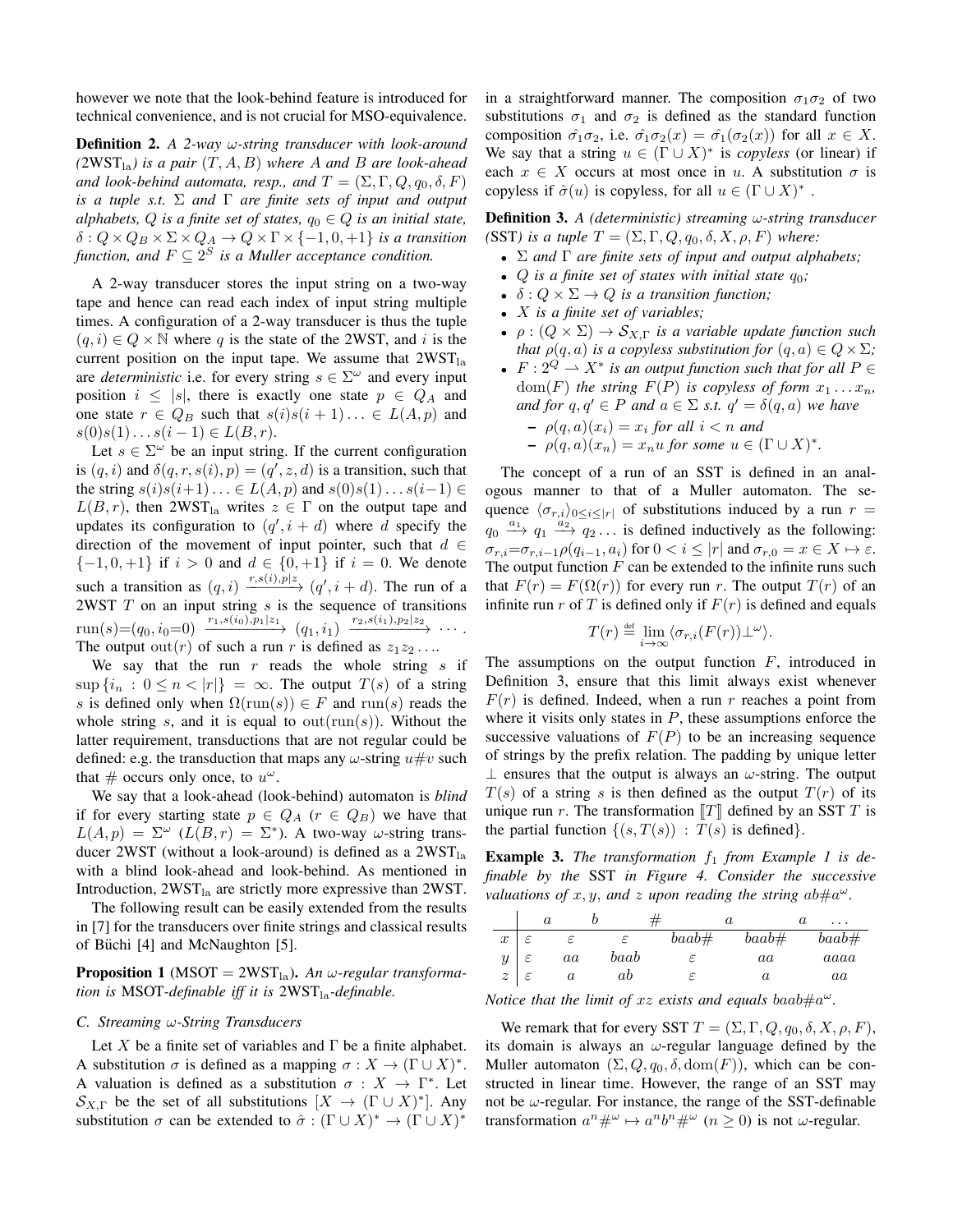

Fig. 4. SST defining the transformation  $f_1$  of Example 1. Here transition labeled with  $\alpha$  stands for those with label  $\alpha$  or  $\dot{\theta}$ , and the output function is such that  $F({2}) = xz$ .

#### IV. EQUIVALENT EXTENSIONS OF SST

In this section, we demonstrate the robustness of the class of SST-definable transformations by adding several features that do not increase expressiveness. First, we introduce copying in the variable updates, which in general may lead to nonlinear size increase in transformation. We show that the class of SST is closed under a restricted application of such copy the so-called *bounded copy*—which allows the content of some variable to be copied a bounded number of times. We also introduce non-deterministic SSTs, i.e. SSTs with nondeterministic transitions, and show that any non-deterministic SST which defines a function is equivalent to some (deterministic) SST. Finally, we show that enabling the transitions to employ regular look-around does not increase expressiveness of SST.

#### *A.* SST*s with Bounded Copy*

*Copyful* SST*s* generalize SSTs by dropping the requirement on variable updates to be copyless. Copyful SST are strictly more expressive than SST. For instance, an  $\omega$ -transformation  $a^n b^{\omega} \mapsto a^{2^n-1} b^{\omega}$  is not definable by an SST, as SST can only express transformations with linear-size increase [10], but it is definable by a copyful SST.

**Example 4.** *Consider the following copyful implementation of the transformation*  $f_1$ .



*Here*  $\alpha \in \{a, b\}$  *and the output function F is defined by*  $F({2}) = x.$ 

*Also, variable* x denotes the output, y denotes the string  $\overline{u}u$ *where u is the current maximal*  $#$ -*free string, and z denotes the value of* x when the last  $#$  was read (if any, otherwise it *is the current value of x). Observe that the number of times variable* x gets copied (via the thick transition) is unbounded. *However, this transformation can be implemented as an* SST *(Example 3), as the content of* 𝑥 *is never present twice in*

*the same string variable. On the thick transition variable x contributes to both* x and z. This copy stays "alive" while *looping on state* 2*, i.e. the content of* x before copying is *present in two places (x and z). However, the copy "dies" when taking a transition from* 2 *to* 1*:*  $x$  *is reset to*  $zy\#$  *and*  $z$ *to*  $\varepsilon$ *. Hence, at any given time there are at most* 1 *alive copy, and we say that this* SST *is* 1*-bounded.*

In this section, we define a restriction of copyful SSTs, called *bounded copy* SSTs (SST<sub>bc</sub>), that stays as expressive as SSTs. Intuitively, it is defined as SST for which the number of alive copies is bounded at any time. This notion is better formalized by introducing *dependency graphs*.

*Dependency Graphs*. A dependency graph keeps track of the variable dependencies along some run of an SST. The presence of an edge from a node labeled  $x$  to a node labeled  $y$  indicates that the variable update of  $y$  uses variable  $x$ . We use multiple edges when some variable is used several times to update the same variable (e.g.  $x := yy$ ). A node labeled x with two successors labeled  $y$  and  $z$  resp. indicates a copyful variable update, where  $x$  has been copied into both variables  $y$  and  $z$ . A node labeled  $x$  with two predecessors indicates a variable update where  $x$  has been updated by concatenating the variables of its predecessors. The dependency graphs also remember the order in which the variables are concatenated via a mapping pred from any node to a finite string over its predecessors. E.g., for an assignment  $x := zaybz$ , we let  $pred(n_x) = n_z n_y n_z$  where the edges  $(n_y, n_x)$  and  $(n_z, n_x)$ represent the dependencies  $y \to x$  and  $z \to x$  respectively. We also maintain pointers from variables to terminal nodes.

**Definition 4** (Dependency Graph)**.** *A* dependency graph *over a set of variables* X *is a tuple*  $(V, E, I_0, \lambda, \text{pred})$  *such that:* 

- <sup>∙</sup> (𝑉, 𝐸, 𝜆:𝑉 →𝑋) *is (finite) labeled directed acyclic graph, where*  $E: V^2 \to \mathbb{N}$  *is a multiset;*
- $I_0: X \rightarrow V$  *is an injective mapping such that*  $\lambda(I_0(x))=x$ *and*  $I_0(x)$  *has no successor, for all*  $x \in X$ *; and*
- pred :  $V \rightarrow V^*$  *associates any*  $n \in V$  *with a finite string over V* that represents the predecessors of *n* and *is consistent with E, i.e. for all*  $n' \in V$ *,*  $n'$  *occurs exactly*  $E((n', n))$  *times in* pred $(n)$ *.*

Each finite run of a (copyful) SST can naturally be associated with its dependency graph. Given a copyful SST  $T$  and a finite run  $r = q_0 \xrightarrow{a_1} q_1 \xrightarrow{a_2} q_2 \cdots \xrightarrow{a_\ell} q_\ell$  of T, the dependency graph  $G_T(r)$  of r is a tuple  $(V, E, I_0, \lambda, \text{pred})$  where:

- 1)  $V = X \times \{0, \ldots, \ell\};$
- 2) for  $i < \ell, k \geq 0$ , and  $x, y \in X$ ,  $E((x, i), (y, i + 1))$ equals k iff x occurs k times in  $\rho(q_i, a_{i+1})(y)$ ;
- 3) for all  $x \in X$ ,  $I_0(x) = (x, \ell);$
- 4) for all  $(x, i) \in V$ ,  $\lambda(x, i) = x$ ,
- 5) for all  $i < \ell$ , variables  $x, x_1, \ldots, x_k \in X$ ,  $u_0,\ldots,u_k \in \Gamma^*$ , if  $\rho(q_i,a_{i+1})(x) = u_0x_1u_1\ldots x_ku_k$ , then  $pred((x, i + 1)) = (x_1, i) \dots (x_k, i).$

**Example 5.** *Dependency graphs can best be explained via examples. The sequence of dependency graphs of the successive runs of the copyful* SST *of Example 4 on the prefixes of*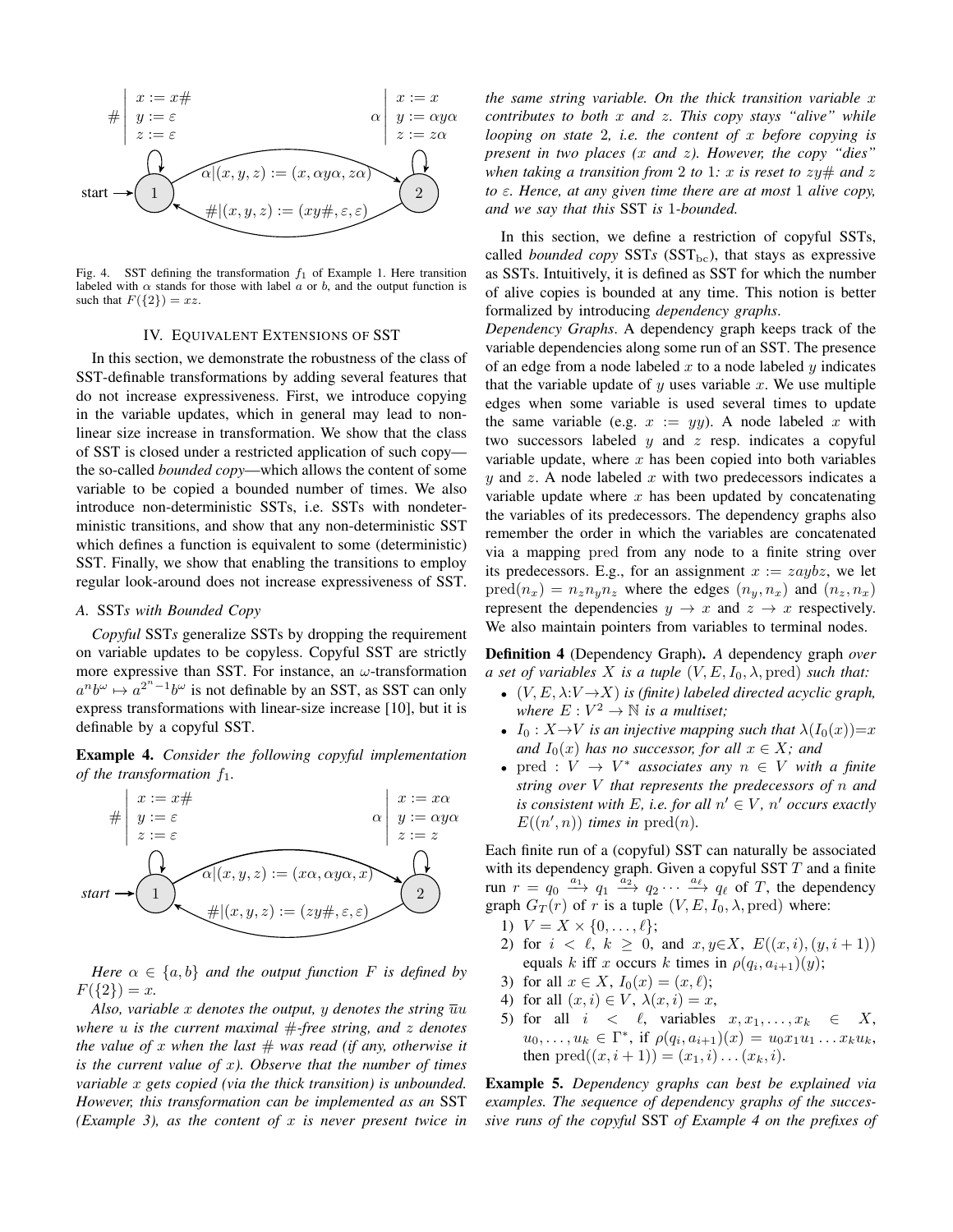

Fig. 5. A run of the bounded copy SST of Example 4 on  $ab \# b$  and its simulation by the construction of Prop.2.

 $ab#b$  is shown in Fig. 5. The mappings  $I_0$  are not represented *but they correspond to the bottom levels of the dependency graphs. The order on predecessors (not represented on the figure), are for instance given by*  $pred((x, 1)) = (x, 0)$  *and*  $pred((x, 3)) = (z, 2)(y, 2)$  *for the fourth graph.* 

Equivalently, the dependency graph of a run can be defined by successive applications of an *extension* operator ⊠, defined from the variable updates of the run and the initial dependency graph  $(X, \emptyset, id_X, id_X, \text{pred}_0)$  where  $\text{pred}_0$  maps any node to the empty sequence. E.g., the extension of some graph by the substitution  $(x, y, z) := (zy\#,\epsilon,\epsilon)$  is shown in Fig. 6. Let  $G=(V, E, I_0, \lambda, \text{pred})$  be a dependency graph and  $\beta$  a substitution of X-variables. We assume that  $V \cap X = \emptyset$ , otherwise we rename the vertices of G. We define  $E' = \{(I_o(y), x) \mapsto$  $k \mid y$  occurs k times in  $\beta(x)$ ,  $I'_0(x) = x$  and  $\lambda'(x) = x$ for all  $x \in X$ . Let  $\beta(x) = u_0 x_1 u_1 \dots x_k u_k$  for some  $u_i \in \Gamma^*$ and  $x_i \in X$ . Then  $pred'(x)$  is defined by  $n_1 \ldots n_k$  such that  $(n_i, x) \in E'$  and  $\lambda(n_i) = x_i$  for all  $1 \leq i \leq k$ . The *extension*  $G \boxtimes \beta$ of G by  $\beta$ , is defined as  $(V \cup X, E \cup E', I'_0, \lambda \cup \lambda', \text{pred} \cup \text{pred}')$ . *SSTs with Bounded Copy*. We now define the notion of bounded copy. Let  $G = (V, E, I_0, \lambda, \text{pred})$  be a dependency graph. We call a node  $n$  in  $G$  a *copy node* if it has at least two outgoing edges  $(n, n_1)$  and  $(n, n_2)$   $(n_1$  may equal  $n_2$ as multiple edges are allowed, in that case we require that  $E(n, n_1) \geq 2$ ). We say that the copy node *n* is *alive* if there are nodes  $n'_1, n'_2 \in I_0(X)$  such that there exist a (directed) path from  $n_1$  to  $n'_1$  and a (directed) path from  $n_2$  to  $n'_2$  ( $I_0(X)$ ) denotes the image of function  $I_0$ ). For example, in the last dependency graph of Fig. 5, the occurrence of  $x$  on the top (level 0) is a copy node but is not alive, while the occurrence of  $x$  on the 3rd level is an alive copy node. We are now in the position to define bounded copyful SST:

**Definition 5** (SST with bounded copy). *A K-bounded copyful* SST *is a copyful* SST *such that for all runs r, the number of alive copy nodes of*  $G_T(r)$  *is bounded by*  $K \in \mathbb{N}$ *. The class of*  $K$ *-bounded copy* SST *for all*  $K \in \mathbb{N}$  *is denoted by* SST<sub>bc</sub>.

For example, the copyful SST of Example 4 is 1-bounded: at most one copy node is alive in any dependency graph. The most technically challenging result of this paper is to show that bounded copy feature does not add expressiveness to SST.

**Proposition 2** (SST<sub>bc</sub> = SST). Any  $\omega$ -transformation defin*able by a bounded copyful* SST *is* SST*-definable.*

The rest of this section is devoted to the proof of this proposition. We let  $T = (Q, q_0, \Sigma, \Gamma, \delta, X, \rho, F)$  be a Kbounded copyful SST. We show that it can be simulated by a copyless SST  $T'$ . For the sake of technical convenience, we make an assumption that ensures any node of dependency graphs to have at most two successors and at most two predecessors. This can be done, while preserving boundedness, by decomposing updates as compositions of simple updates with extra variables, and using epsilon transitions.

**Assumption 1.** We assume that any variable update  $\rho(q, a)$ *satisfies the following conditions, for all*  $x \in X$ *:* (*i*)  $\rho(q, a)(x)$ *concatenates at most two variables, i.e. contains at most two*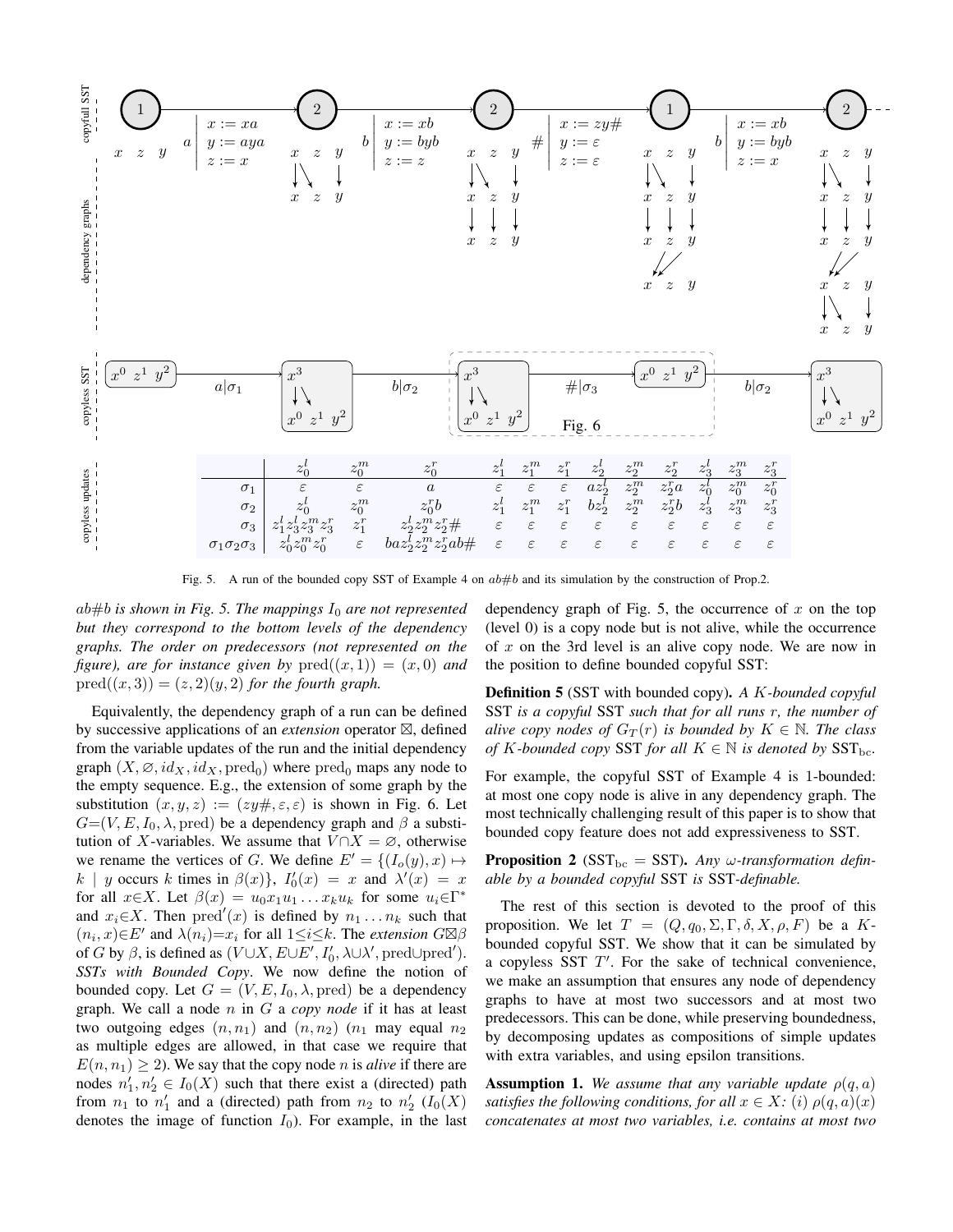

Fig. 6. Intermediate steps of the construction of  $\sigma_3 = l_0 l_1 l_2 l_3 l_4 l_{\text{RN}}$  in the the copyless SST of Fig. 5. Only changing updates are represented.

*occurrences of variables,* (*ii*) *there exist at most two variables*  $y \in X$  such that x occurs in  $\rho(q, a)(y)$ .

The main idea of the proof of Prop. 2 is to summarize into new variables, from a countable set  $Z$ , the result of variable updates that occur on *linear branches* (i.e. sequences of nodes with out and indegree at most 1) of dependency graphs. These linear branches represent the evolution of variables by updates that do not involve concatenation or copy. The summary variables in  $Z$  can be updated in a copyless manner, while the copying structure of  $T$  can be stored in the states of an SST as dependency graphs. There are, however, infinitely many possible dependency graphs in general, therefore the SST T' stores only an abstraction of them, called the *reduced dependency graphs*. Moreover, we show that total number of reduced dependency graphs is finite for a  $K$ -bounded SST. Reduced dependency graphs keep only special nodes: copy nodes, concatenation nodes (nodes with indegree 2), and terminal nodes, while the linear branches are summarized by a single edge. Moreover, nodes that are not connected to the terminal level  $I_0(X)$  are removed, since their values can not contribute to the output. The values of string variables  $X$  can be reconstructed from the values of summary variables  $Z$  and the reduced dependency graphs.

The states of the copyless SST  $T'$  are pairs  $(q, G)$  where q is a state of  $T$  and  $G$  is a reduced dependency graph. After reading an input symbol  $a \in \Sigma$ , the next state is  $(\delta(q, a), G')$ where  $G'$  is the reduction of the extension  $G\boxtimes \rho(q,a)$ . Moreover, the nodes of the new reduced dependency graph are renamed in such a way that they define an initial segment of  $\mathbb N$ . This ensures, together with the  $K$ -bounded assumption, that the number of reduced dependency graphs is finite.

The reduction of dependency graphs is shown in Fig. 5, in which the graphs in the rectangular nodes correspond to the reduction of the corresponding dependency graphs above (nodes are identified by natural numbers in superscripts). The reduction of a graph is defined by successive applications of simple rewriting rules, as shown in Fig. 6 (transitions  $l_1$  to  $l_4$ ).

We now informally describe the variable mechanism of the copyless SST, and how values of string variables  $X$ are reconstructed from summary variables  $Z$  and reduced dependency graphs. For all nodes  $n$  of a reduced dependency graph, we introduce three fresh summary variables  $z_n^l, z_n^m$ and  $z_n^r$  (left, middle and right). Since there are finitely many reduced dependency graphs, one needs only a finite number of summary variables for the construction. Suppose that  $\text{pred}(n) = n_1 n_2$  for some nodes  $n_1, n_2$ . As the graph is reduced, the edges  $(n_1, n)$  and  $(n_2, n)$  represent two linear branches in the original dependency graph, i.e. two sequences of updates of  $\lambda(n_1)$  and  $\lambda(n_2)$  that do not involve copy or concatenation. The result of these two sequences of updates are necessarily strings of the form  $u_1\lambda(n_1)u'_1$  and  $u_2\lambda(n_2)u'_2$ where  $u_1, u'_1, u_2, u'_2 \in \Gamma^*$ . The fact that  $(n_1, n)$  and  $(n_2, n)$ have the same target indicates a concatenation update of the form  $\lambda(n) := u^l u_1 \lambda(n_1) u_1' u^m u_2 \lambda(n_2) u_2' u^r$ , for some  $u^l, u^m, u^r \in \Gamma^*$ . The variables  $z_n^l, z_n^m$  and  $z_n^r$  represent the strings  $u^l u_1$ ,  $u'_1 u^m u_2$  and  $u'_2 u^r$  respectively.

More generally, the value of some variable  $x$  at some node  $n$  is represented by the value of a string of summary variables, called *shape*, defined by the variables  $z_0^l, z_0^m$  and  $z_0^r$  and inductively by the shape of its predecessor nodes. For instance, the value of  $x$  after the first transition of Fig. 5 is given by the value of  $z_0^l z_3^l z_3^m z_3^r z_0^r$ . The variables  $z_i^m$  are needed for nodes with two incoming edges, as shown before.

**Example 6.** *In Fig. 5 we show a run of the copyful SST T from Example 4, its simulation by a copyless SST T', and corresponding variable updates. If initially the values of*  $x, y$ *and*  $z$  are  $\varepsilon$ , then after the third transition, the value of  $x$  is *baab#. In the copyless SST T', the value of x after the third transition equals the value of*  $z_0^l z_0^m z_0^r$ , which, by  $\sigma_1 \sigma_2 \sigma_3$ , maps to  $z_0^l z_0^m z_0^r b a z_2^l z_2^m z_2^r a b \#$ , which in turn maps to  $b a a b \#$  if the *summary variables are initialized to* 𝜀*. In Fig. 6 we detail a transition of the copyless SST. It starts with the extension of the reduced dependency graph, followed by the successive rewritings of the reduction, and ends by the renaming of its nodes. Each of these steps induces some summary Z-variable update (depicted in the table) such that*  $\sigma_3 = l_0 l_1 l_2 l_3 l_4 l_{\text{RN}}$ .

#### *B. Functional Non-deterministic* SST*s*

Non-deterministic SST (NSST for short) are defined similarly as SST, except that the transitions are defined by a rela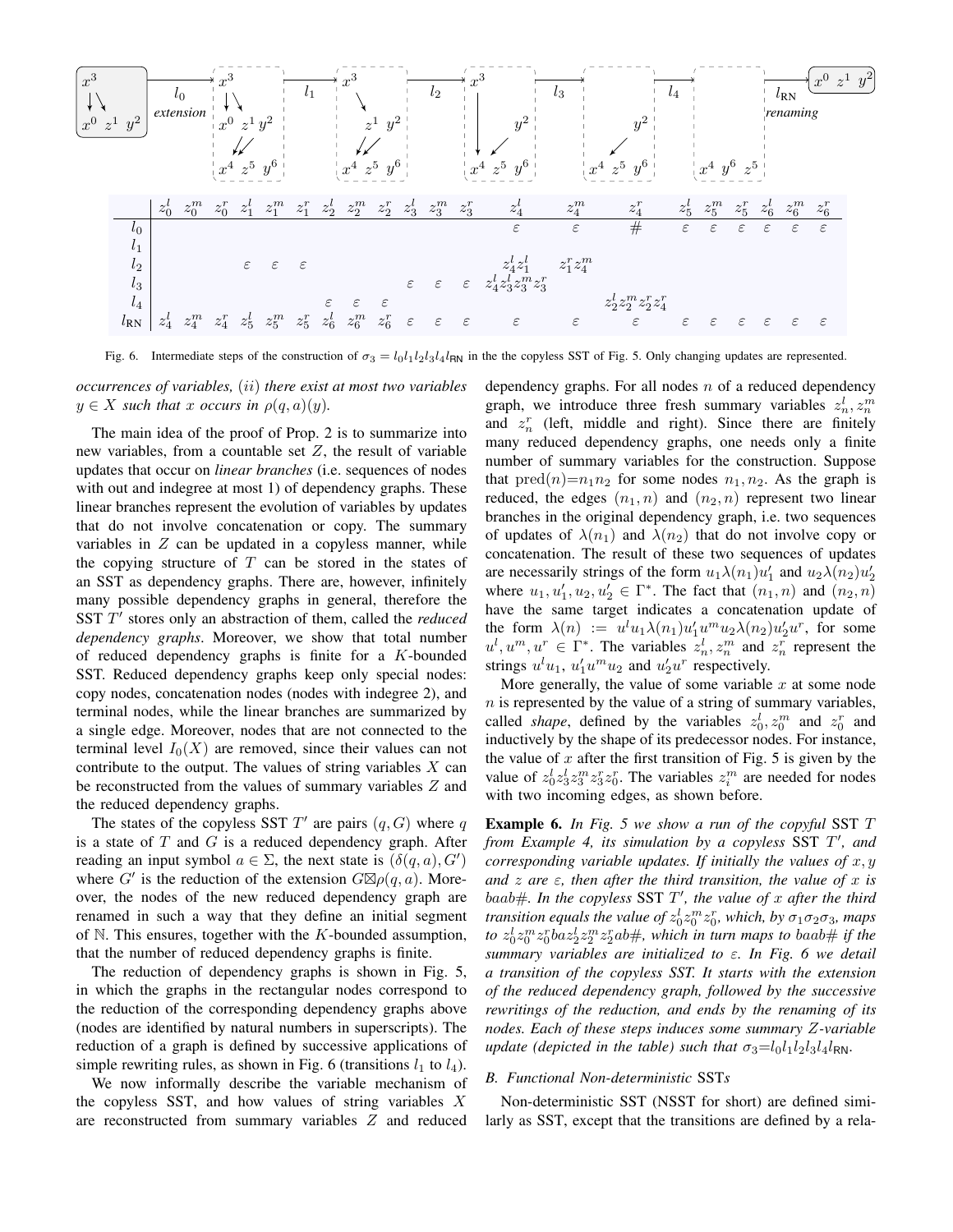tion  $\Delta \subseteq Q \times \Sigma \times Q$  and the update function is a total mapping  $\rho : \Delta \rightarrow S$  that maps any transition to a linear substitution. Any NSST T defines a relation  $T \subseteq \Sigma^{\omega} \times \Gamma^{\omega}$ . We say that an NSST  $T$  is *functional* if  $T$  is a partial function, i.e. for all  $w \in \Sigma^{\omega}$ ,  $\{w' \mid (w, w') \in \llbracket T \rrbracket \}$  has cardinality at most 1. Note that if an  $\omega$ -transformation is definable by an NSST, this NSST is functional as  $\omega$ -transformations are (partial) functions. In this section, we show that any  $\omega$ -transformation definable by an NSST is definable by a bounded copyful SST, and therefore by an SST, thanks to Prop. 2.

**Example 7.** *The transformation*  $f_1$  *of Example 1 can be defined by the following* NSST*, in which non-determinism is used to guess the last occurrence of* #*:*

$$
start \rightarrow \begin{pmatrix} \uparrow \# \vert (x, y) := (xy \# , \varepsilon) & \alpha \vert (x, y) := (x \alpha, \varepsilon) \\ \hline \downarrow & \# \vert (x, y) := (xy \# , \varepsilon) \\ \hline \downarrow & \alpha \vert (x, y) := (x, \alpha y \alpha) \end{pmatrix}
$$

*Here*  $\alpha \in \{a, b\}$  *and the output function is*  $F(\{2\}) = x$ *.* 

**Lemma 1.** Any functional NSST with *n* states and *m* vari*ables can be transformed into an equivalent mn-bounded copyful* SST*.*

*Proof (Sketch):* Let  $T = (Q, q_0, \Sigma, \Gamma, \Delta, X, \rho, F)$  be a functional NSST. Wlog we assume that  $T$  is trimmed, i.e. any state q occurs in a least one run r such that  $F(r)$  is defined. Any NSST can be trimmed in polynomial time.

We construct a bounded copyful SST  $T'$  and show its equivalence to  $T$ . As  $T$  is non-deterministic,  $T'$  has to simulate all the runs of  $T$  on an input string in a deterministic way. The construction of  $T'$  uses determinization of Muller automata as a black box. The key observation is that, since  $T$  is trimmed and functional, we have that if two runs of  $T$  on an input both reach some state  $q$ , then any accepting continuation of those two runs on the same input string will produce the same output. Therefore,  $T'$  can stop simulating one of the two runs when they both reach  $q$ . This implies that only | $Q$ | runs are simulated in parallel. Then for all  $x \in X$ , a copy  $x_q$  of x is introduced for all  $q \in Q$ , that denotes the content of variable x for all the runs of  $T$  that are in state  $q$ . E.g., if there is a transition of  $T$  from  $p$  to  $q$  that updates  $x$  to  $xa$ , and another transition from p to  $q'$  that updates x to xb, then  $T'$  updates the variables  $x_q$  and  $x_{q'}$  as  $x_q := x_p a$  and  $x_{q'} := x_p b$ . Variable updates may introduce copy, but in bounded manner.

From Prop. 2 and Lemma 1, we get the following result.

**Proposition 3.** An  $\omega$ -transformation is definable by an NSST *iff it is definable by an* SST*.*

#### *C.* SST*s with Regular Look-Around*

We introduce NSST with look-around  $(NSST<sub>la</sub>)$  and prove that they can define all SST-definable transformations. In this section we summarize the main features of  $NSST<sub>la</sub>$  that are required to understand the key ideas of the proof.



Fig. 7. SST with look-ahead defining the transformation  $f_1$  of Example 1, for all  $\alpha \in \{a, b\}$ . The output function F is defined by  $F({1}) = x$ . The accepting sets of the look-ahead are  $\{p_{\top}\}\$  and  $\{p_{\neg\#}\}.$ 

Similar to 2-way transducers with regular look-around,  $NSST<sub>la</sub>$  are equipped with a (look-behind) finite automaton  $B$  that can inspect the current (finite) prefix and a (lookahead) Muller automaton  $A$  that can inspect the current infinite suffix. Transitions depend on the result of those inspections. In particular, the transition relation is a set of tuples  $(q, r, a, p, q')$ where  $q, q'$  are two states of the NSST,  $a$  is an input symbol, r (resp.  $p$ ) is a state of the look-behind (resp. look-ahead) automaton. The transition  $(q, r, a, p, q')$  can be triggered if the current symbol is  $a$ , prefix up to current position is accepted by  $B$  with initial state  $r$ , and the infinite suffix starting at the current position is accepted by  $A$  with initial state  $p$ .

**Example 8.** *The transformation*  $f_1$  *of Example 1 is defined by the* SST *with look-around in Fig. 7 (only the look-ahead is represented, the look-behind is assumed to be blind). The look-ahead can accept any suffix (state p*⊤), *or decides if the suffix contains*  $#$  *(state*  $p_{\#}$ *), or not (state*  $p_{\neg \#}$ *).* 

**Lemma 2.** An  $\omega$ -transformation is definable by a (functional) NSST *with look-around if and only if it is definable by a (functional)* NSST*.*

*Sketch of proof:* Let T be an NSST with look-ahead A and look-behind  $B$ . The simulation of  $B$  is easy by a subset construction. To simulate look-ahead  $A$ , we view the calls to  $A$ as universal transitions: both the look-ahead and the transducer must accept the remaining suffix. We define an alternating Muller automaton  $U$  that recognizes the accepting runs of  $(T, A)$ , i.e. the accepting sequences of tuples  $(q, a, p, q')$ , where q, q' are states of T,  $a \in \Sigma$  and p is a look-ahead state. Alternation is then removed by standard techniques, so that  $U$ is equivalent to some Muller automaton  $V$ . The alphabet of V is finally projected on  $\Sigma$ , and the output mechanism of  $T$ added. This projection may introduce non-determinism, even if  $V$  is deterministic.

Combining Lemma 2 with Prop. 3 we get the following.

**Proposition 4.** Any  $\omega$ -transformation definable by a functional NSST *with look-around is definable by an* SST*.*

#### V. MSO EXPRESSIVENESS OF SST

Now we have all the ingredients to prove our main result Theorem 1, i.e. to show that  $SST = MSOT$ . From Prop. 1 we know that two-way transducers with look-around can implement any MSO-definable transformation. The following